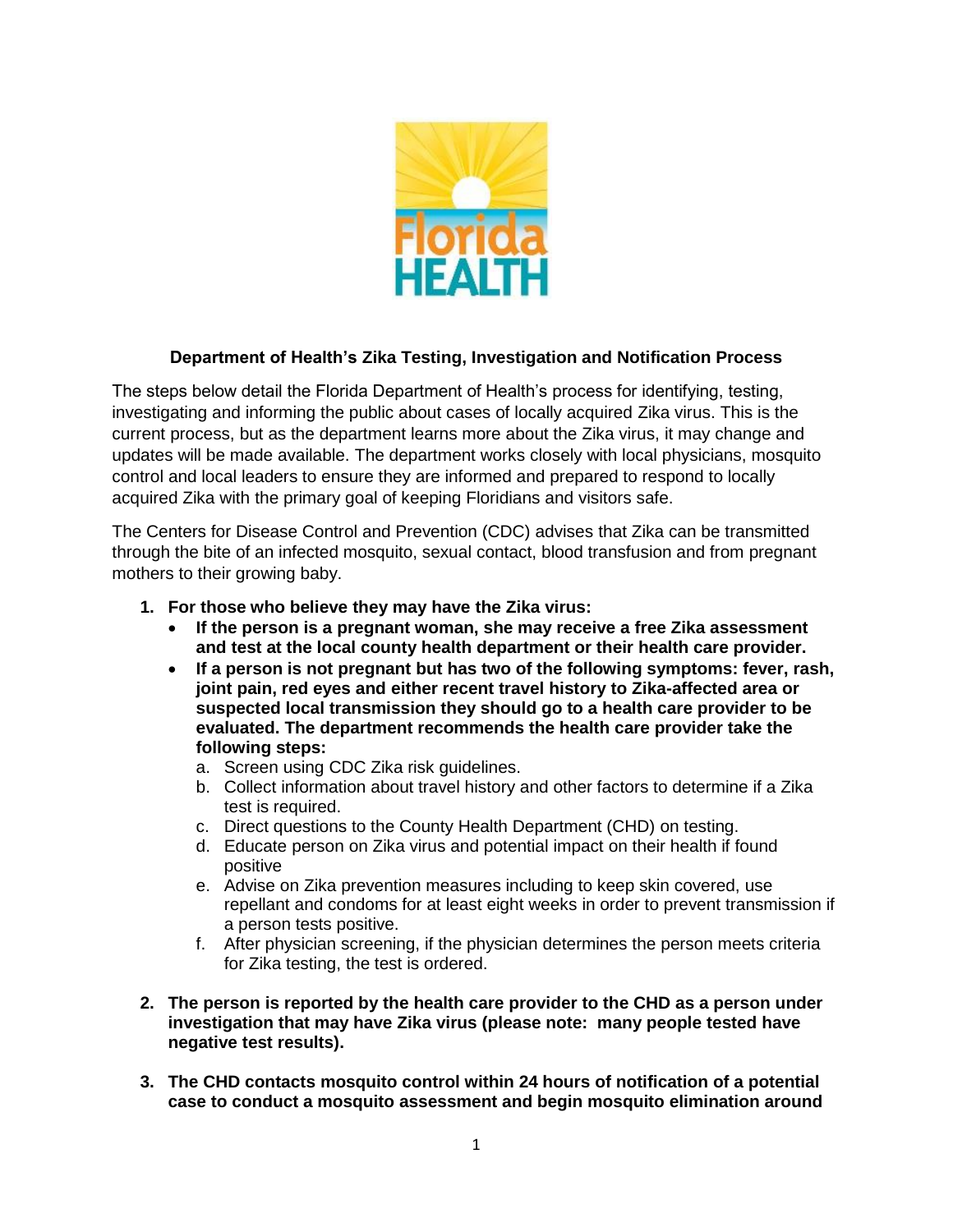**the person's residence. This is an aggressive, proactive strategy prior to receiving any laboratory test results.**

## **Per the Florida Department of Agriculture and Consumer Services, mosquito control takes the following actions:**

- a. Look for standing water, mosquito breeding grounds.
- b. Spraying is conducted within 150 yards of the person's home and other areas of interest.
- c. Education and outreach to residents in the area on drain and cover and other precautions to reduce risk of transmission.

## **4. Person provides samples (urine, blood) to be sent to laboratory for testing and analysis.**

There are two primary tests for Zika virus. One can identify present virus (PCR) and the other can identify recent past infection (IgM antibody) after virus is no longer present in blood or urine.

- **PCR -** (Reverse Transcription Polymerase Chain Reaction or rt-PCR) This test can be run on a blood (serum or whole blood) or urine specimen and is commercially available in private labs. Depending on the specimen type, a PCR test will be positive for five days to two weeks following symptom onset. A positive result means that the person was actively infected with Zika virus at the time they were tested. A negative result suggests that the person did not have an active infection at the time of testing; antibody testing may be required to determine if the person was recently infected. Equivocal or inconclusive/ indeterminate results, indicate the test cannot be considered positive or negative. Additional testing is required to determine infection in this circumstance. Results for PCR are typically available within three days.
- **IgM Antibody –** (Antibody Capture Enzyme-Linked Immunosorbent Assay) This test requires a blood specimen; some commercial labs can also run this test. It can take up to nine days from symptom onset to produce antibody. IgM results are typically available within three to five days but require additional testing to interpret the positive results which may take several weeks. A positive result indicates a person has recently been infected with a flavivirus, the family of viruses that includes Zika and dengue. A negative result more than nine days from symptom onset indicates no recent flavivirus infection. Equivocal or inconclusive/ indeterminate results indicates the test cannot be confidently considered positive or negative. An antibody test alone cannot be used to determine if a person is actively infected with Zika. Required additional testing includes dengue antibody testing or a complex virus neutralization test called PRNT (plaque reduction neutralization test) that can only be done by the CDC and may take four to eight weeks.

| <b>Potential Zika Testing Outcomes</b> |            |                  |                                                                    |  |
|----------------------------------------|------------|------------------|--------------------------------------------------------------------|--|
| <b>PCR</b>                             | <b>IgM</b> | Result           | <b>Additional Action Steps Before Case Determination (results)</b> |  |
|                                        |            |                  | must be reviewed with case investigation materials)                |  |
| -                                      | -          | No infection     | No additional steps                                                |  |
|                                        |            | Active infection | Case investigation is conducted                                    |  |
|                                        |            | Active infection | Case investigation is conducted                                    |  |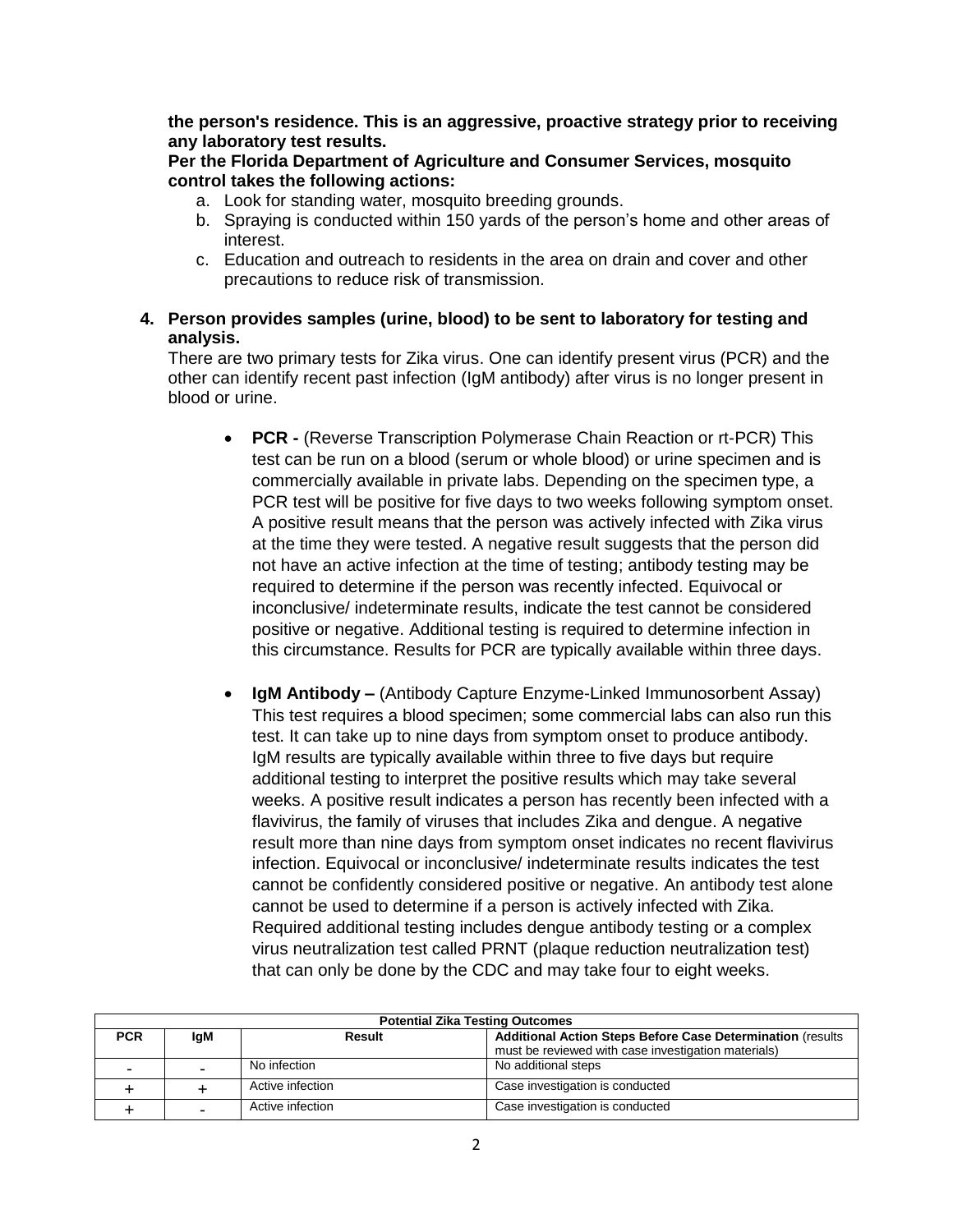|  | Recent Flavivirus Infection | Must rule out other recent infections by related viruses (dengue) |
|--|-----------------------------|-------------------------------------------------------------------|
|  |                             | in the past several months. This requires additional testing      |
|  |                             | which can take several weeks. Case investigation is conducted.    |

- **5. The laboratory that conducts the test shares the results with the medical provider who submitted the specimens for testing along with DOH.**
- **6. For persons with a positive test result, DOH epidemiologists conduct investigation to determine where exposure may have occurred.**
	- a. Investigations involve gathering important information to determine how/where the patient contracted Zika. The DOH epidemiologists take the following actions:
		- **i.** Gather travel history to determine if the patient has traveled to a country with widespread Zika infection.
		- **ii.** Gather sexual history and travel of sexual partners to a country with widespread Zika infection.
		- **iii.** Gather information on transmission exposure risk and mosquito breeding sites at the person's home, work and recreational locations. Travel history of close contacts at these locations and any history of recent contacts with similar symptoms will be gathered and analyzed to identify a potential source of infection.
		- **iv.** Obtain additional case history such as previous exposure to dengue and related flaviviruses.
	- b. The collection of additional samples from close contacts are gathered and samples are shipped to the state laboratory for testing.
	- c. An investigation to confirm an individual case typically takes 7-14 days to complete.
- **7. Once the investigation is completed, DOH epidemiologists review investigation details along with the laboratory results to make a determination as to whether the case meets the CDC case definition as well as whether the case is likely travel related, a result of sexual transmission, congenital (mother to baby) or non-travel acquired (mosquito-borne).**
- **8. The person is confirmed as a case if they meet the CDC definition, and the most likely mode of transmission is identified (travel-related, mosquito-borne, sexual, or congenital). Based on the investigation and testing results a person is considered a:** 
	- o **Suspected Case**: A person who is being considered as a possible non-travel associated Zika virus case who has at least one supportive laboratory result. The person may have compatible symptoms, possible exposure to Zika virus through travel, sexual contact or exposure to a location with a confirmed case.
	- o **Probable Case:** A person with a positive Zika antibody test. Antibody tests can cross-react with other flaviviruses such as dengue. Additional testing may be required including PRNT from CDC to classify the case. West Nile virus also needs to be excluded for cases with certain neurologic symptoms.
	- o **Confirmed Case:** A person with at least one positive PCR test. Local and high priority cases require positive PCR results from the state public health laboratory.